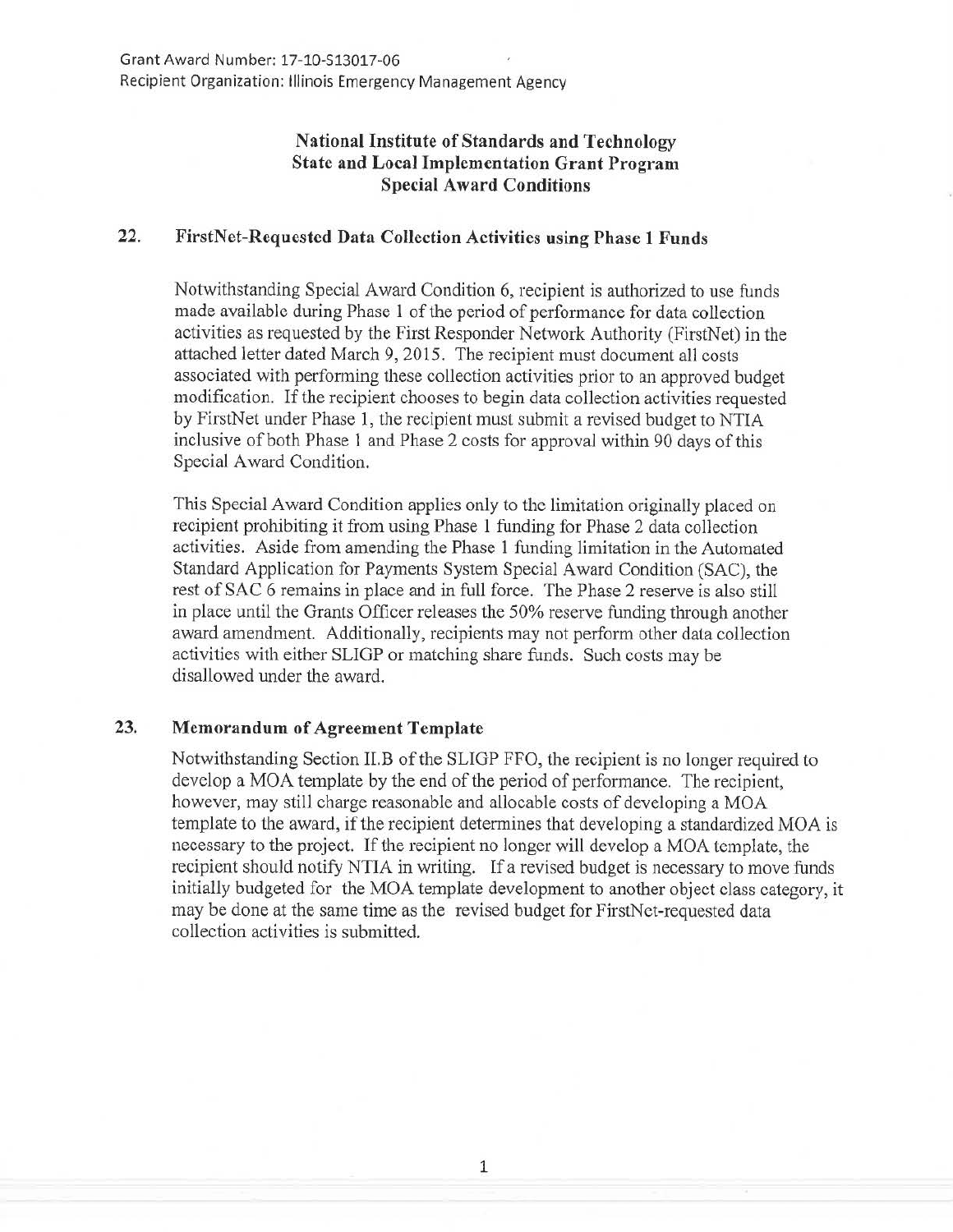

March 9, 2015

The Honorable Lawrence E. Strickling Assistant Secretary for Communications and Information U.S. Department of Commerce 1401 Constitution Avenue, N.W. Washington, D.C. 20230

RE: SUGP Second Phase- Finalized Data Collection Elements

Dear Assistant Secretary Strickling:

The First Responder Network Authority (FirstNet) has confirmed its approach to data collection for the second phase of the State and Local Implementation Grant Program (SLIGP) following meetings with, and the receipt of input from, the State Single Points of Contact (SPOCs). Based on the processes and anticipated timing for the development of the Comprehensive Network Solution(s) Request for Proposal and State Plans for building, operating, and deploying the nationwide public safety broadband network, along with the feedback from many SPOCs, FirstNet has concluded that the attached data collection elements are those that would be useful for the second phase of SLIGP and will pursue accordingly.

The attached data elements are intended to maximize the collection of stakeholder inputs for FirstNet's planning process to help shape the Nationwide Public Safety Broadband Network acquisition and ultimately the State Plans that arc delivered to each Governor. In particular, FirstNct will request data from the States on five general topics:

- 1) Coverage desired coverage areas and deployment phases
- 2) Users and Operational Areas- information on potential user base and their operational areas
- 3) Capacity Planning- information on applications and data usage
- 4) Current Providers / Procurement information on current service providers, plans, and potential barriers to adoption
- 5) State Plan Decision documentation of the process and potential barriers for State Plan decision-making

l thank you for your prompt attention to this matter and, as always, look forward to our ongoing partnership on SLIGP endeavors.

**Sincerely** TJ Kennedy

Acting Executive Director First Responder Network Authority

 $cc$ : Stephen Fletcher, Associate Administrator for Public Safety National Telecommunications and Information Administration